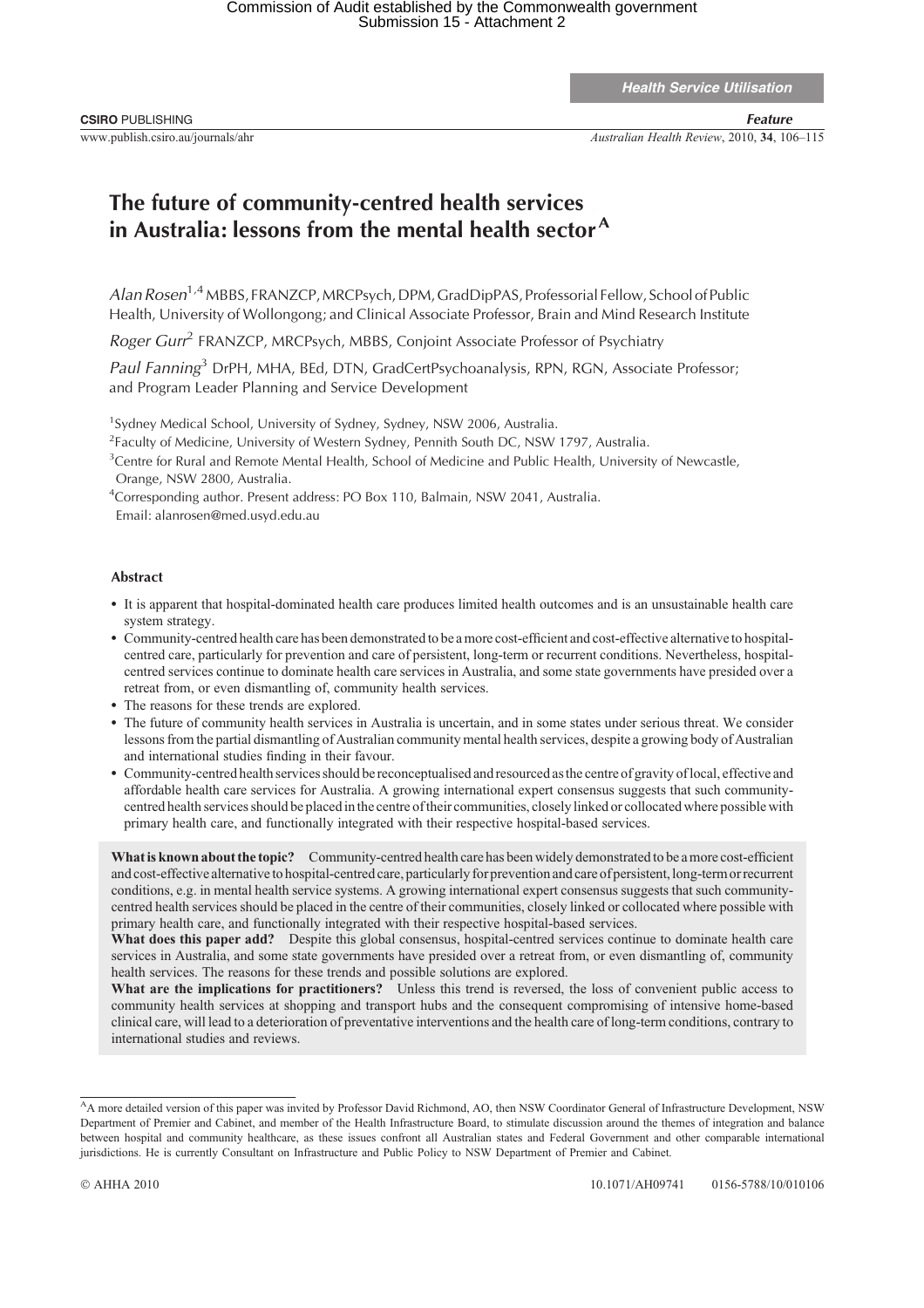Community health is defined (as adapted from Owen *et al.*,<sup>1</sup>NSW Health<sup>2</sup>) as a range of community-based prevention, early intervention, assessment, treatment, health maintenance and continuing care services delivered by a variety of providers. In practical terms, community health services operate from both clinical and social models of health, whereby improvements in health and wellbeing are achieved by ensuring adequate short or long-term clinical care and directing efforts towards addressing the social and environmental determinants of health. In some jurisdictions, this includes the progressive shift of basic specialty medical and surgical care to day-patient or community settings. By comparison, primary health care refers to universally accessible, generalist services (e.g. general practice, community and early childhood nursing services) that address the health needs of individuals, families and communities across the life cycle. Comprehensive primary health care includes early intervention and health promotion, treatment, rehabilitation and ongoing care. For most people, these services are the first point of contact with the health care system. Fee-for-service practitioners provide the majority of primary health care services in Australia.

The primary health care and community health sectors and services are generally perceived to overlap, and ideally should form a single integrated and cohesive structure. Although both are founded on the principles of primary health care, they have differing roles and organisational structures. The primary and community health sectors have common boundaries with, and link consumers to, both the acute care hospital and population health sectors.

To maximise the health of communities, we need both hospital and community-based health care, and a balance between them. Community and hospital health care are usually most effective when fully integrated, though these components may well be best based at, and accessed from, different sites. The authors of this paper have all had extensive experience of leading unified management teams presiding over, and valuing, both hospital and community-based components of such integrated services. This is not an argument for the separate identity and provision of community-based health care, but for resetting the balance between hospital and community components of integrated health services, and shifting the centre of gravity of such services towards more accessible community health services. A growing international expert consensus, based on a promising though limited evidence base suggests that contemporary versions of community health services should be placed in the centres of their communities, closely linked to, or collocated where possible, with community-based primary health care and human services, and functionally integrated with their corresponding hospital-based services. Local communitybased centres also offer better potential to develop partnerships with, and to elicit support from, local schools, community agencies, families and community volunteers to enhance recovery and promote wellness through collaborative social action. This can integrate the effort required to also tackle the social determinants of disease, such as poverty, other inequities and deprivations.

Many of our formerly integrated community and hospital health service systems are now being retracted onto hospital sites, or their community components have never been adequately devolved nor developed. This applies to some extent to the majority of Australian jurisdictions, but probably more so in New South Wales. There are exceptions: community health centres are still relatively well developed in the Northern Territory and Tasmania, where major general hospitals are relatively few and far between. Some community health services may have improved partially due to complementary roles played by some of the best functioning Aboriginal and Torres Strait Islander-owned health services, where communities are actively consulted about their needs, and where primary and community health services are more likely to be accessibly sited in central locations within these communities. Victorian and Western Australian provision is variable, with some community health services provided by state health and community services, while others are provided historically by municipal and non-government sectors. Victorian community health centres usually have their own boards of management, which provide some protection from being downgraded, and a base for accessing a wider range of sources of project funds and other enhancements. Queensland is now developing some well appointed combined primary health and community health precincts in town centres, on separate sites from hospitals.

The development and organisation of community health services in Australian states and territories have been enormously diverse. Duckett<sup>3</sup> considers that it is extraordinary that Australia still does not have a comprehensive platform on which to build community-based health services, as the brief flirtation with a nationally mandated community health program initiated in the early 70s was undone by subsequent governments. Most organisational differences between jurisdictions are not evidence based, and having blurred the boundaries between policy direction and service delivery, most are devoting significant resources to 'crisis managing' their service systems.<sup>4</sup> The Council of Australian Governments' (CoAG) health reform initiatives have not added much hope for progress for national consistency of reform so far.4 In mental health, CoAG measures have added resources, but are contributing to further fragmentation, maldistribution and worsening coordination of service provision.

## **What are the issues?**

## *Hospitals are essential but hospital-centred care is an unsustainable strategy*

Hospitals are important, but mainly for urgent and technically complex diagnostic investigations, for managing acute trauma, for complex multisystem diseases and the stabilising and intensive treatment of acute and severe recurrent conditions, particularly when they endanger life. For most other disorders, the hospital-centred model has relied on simplistic ideas that there is efficiency and better controls in larger aggregations of services on already owned hospital sites. However, there is a growing realisation that monitoring and communications technology and many intensive treatments are more portable now, and hospitals are places where people only need to be because of acute clinical danger (e.g. in trauma and psychiatry), or where rapid assessment requires investigations of the highest technology. A plan could be then be devised and the person sent home, as most treatments (other than complex surgery) can be delivered in the community just as well, often with more safety. Both community and hospital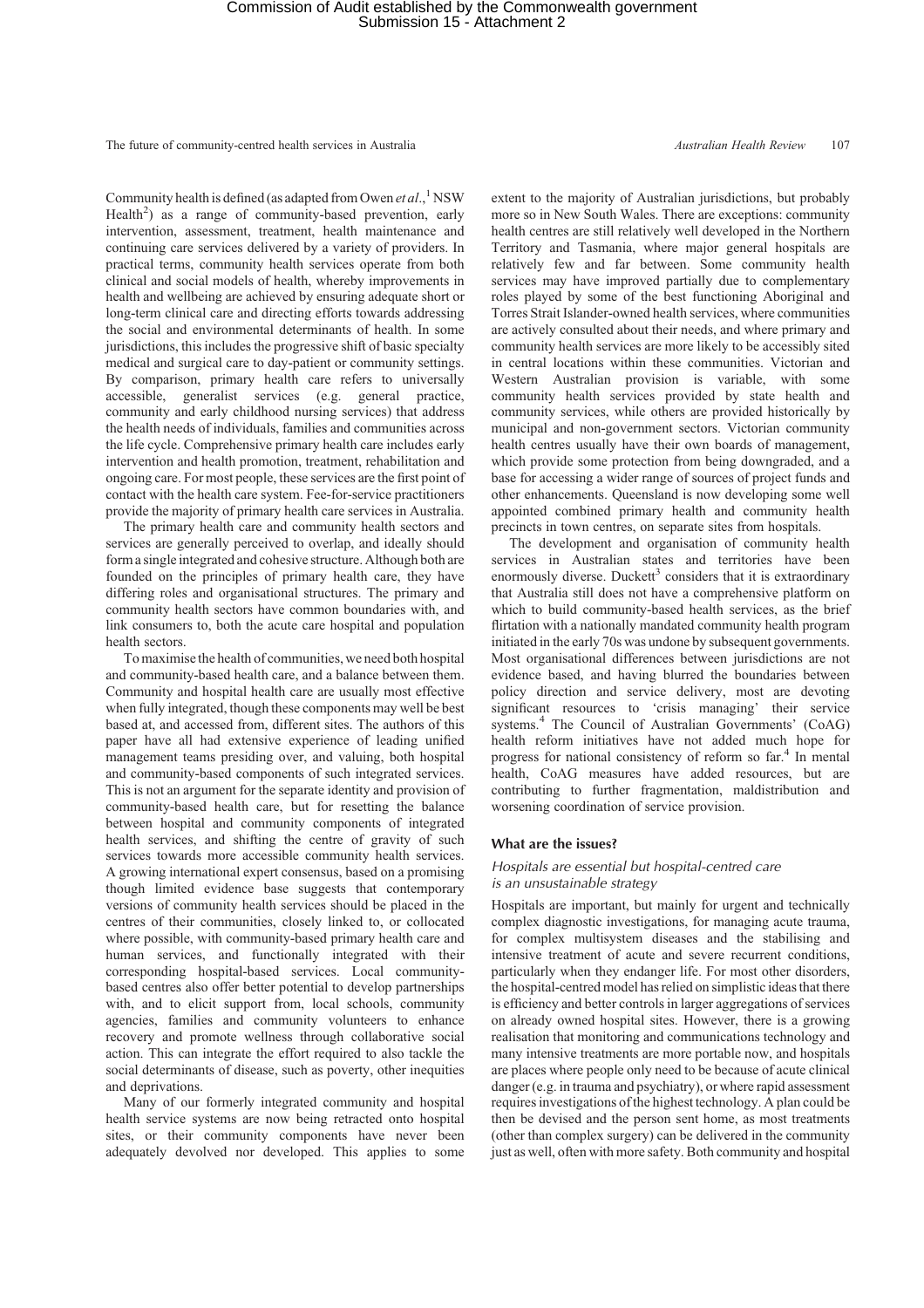108 *Australian Health Review* A. Rosen *et al*.

components of health care are usually most effective when fully integrated, though these components are often best accessed and delivered from different sites.

Hospital-centred care and unbridled demand for hospital admissions are becoming increasingly expensive and unsustainable. We should also resort to using hospitals sparingly, as they are widely considered to be inherently risky environments. A United Kingdom study found that 6–20% of emergency medical admissions were inappropriate, depending on the measure used, the sample and the specialty.<sup>5</sup> Advocates for just increasing acute hospital beds to address access block (e.g. Collignon<sup>6</sup>) may neglect to factor in the detrimental effect of inadequate or eroded community health care, causing a failure of filtering or diversion from hospital care.

## **The growing role of community care**

## *Persistent, long-term and recurrent conditions*

The federal health minister has recently stated that 'chronic' diseases are responsible for nine out of ten deaths in Australia, and their more effective management is clearly a government priority in its agenda for health reform.<sup>7</sup> Community-based ambulatory care has been demonstrated to be a more costefficient (cost per occasion and episode of care) and costeffective (least costly best outcome per episode of care, and for ongoing care) alternative to hospital-centred care, particularly for persistent, long-term or recurrent conditions, such as obstructive airways disease, diabetes, cardiovascular disease, strokes, severe psychiatric disabilities, palliative and elderly care, etc. This includes 'Hospital in the Home' (HITH) schemes such as Victoria's,<sup>8</sup> the South West Sydney model,<sup>9</sup> and Western Australia's Hospital@Home, which provides both short- (HITH) and long-term care for ongoing conditions. It is claimed that these services reduce unnecessary emergency department presentations and hospital admissions.<sup>10</sup> Many improvements in health outcomes have been demonstrated with HITH studies. $11-16$  Introduced into Australia in 1994, $17$  it is rarely acknowledged that most of these important initiatives were preceded by extensive research and implementation of intensive home-based models of mental health care, e.g. assertive mobile 7-day and night community-based mental health teams.<sup>18–20</sup> Further, community-based or domiciliary  $care<sup>21-23</sup>$  has been shown to be an important healing and abbreviating factor in aftercare following acute admissions for coronary care, strokes, renal dialysis, oncology, obstetrics, surgery and technical procedures of many types.<sup>2</sup>

## *Health promotion, prevention, early detection and intervention*

Community Health Centres are the best local launching platform and base for health promotion, prevention and early intervention programs. Such programs, with emerging evidence for prevention of severe disease, reduction in acute hospital presentations, and minimising of development of chronic disease states, include diabetes education, obesity and eating disorder prevention, antismoking, cardiovascular risk, mental health promotion, illness prevention and early intervention strategies, provided in individual, family and group formats.  $26-31$ 

Some of these programs can, and should, be run initially as special public activities in other communal venues, for example, local town halls, church halls etc. But if participants are to return for more detailed information sessions or personal advice, which are highly desirable interim outcomes, they need to be able to access a local, attractive, welcoming, well maintained community health centre, convenient to shops, transport and parking. Providing physical or psychiatric well-checks run from large regional general hospitals is a self-defeating strategy that will not attract the populations at greatest risk.

#### **What are the problems and how are they perpetuated?**

## *Influences of the clinical culture*

A 'hospital as the central base' culture has developed, as this is the only place the increasingly specialist clinicians interact with, and support, each other. There is an inherent bias towards hospitalisation by clinicians for their own sense of support and safety.

Clinicians' anxieties about managing illness at home are passed on to the service-users and carers who, in turn, have their own inherent anxieties about getting services and support when needed. They, in turn, may feel almost obliged to be loyal to the views of their clinicians. Other private specialist clinicians are more accustomed to having their rooms in the community, often in a suburban centre, close to the general practitioners who refer most of their patients. However, few of these are prepared, or feel able, to do home visits. They are constrained by the nature of their practice and the current fee-for-service arrangements.

Hospital-centred specialist doctors had historically assumed an almost automatic right of clinical leadership over vertically organised nursing hierarchies. This model has progressively given way to the more flattened organisation of the multiskilled interdisciplinary team which can operate more flexibly from multiple sites, and which has been developed most extensively by community health teams.<sup>32</sup>

An overwhelmingly biomedical emphasis in the hospital domain is gradually giving way to wider models of care, based on mounting evidence demonstrating that there is not just mainly a biological dimension, but also psychological, social and cultural factors which contribute significantly to positive outcomes in most medical and surgical conditions.<sup>33,34</sup> Many new graduate medical school courses now recognise this. Again, community health services have usually long reflected this multimodal approach.

#### *The role of managers, media and politicians*

A crucial issue is the prevailing strategy of downsizing and rationalisation, where health economists and administrators see the amalgamation of community and inpatient services on the one site as being cost-effective and efficient (the so-called 'one-stop shop'). Undoubtedly many of the chief executives, directors of finance and business managers see this as advantageous or convenient, but what they are really after is budget control – pooling all the resources to give them greater flexibility in the face of competing and relentless demands for resources and of insatiable community expectations. In some large, metropolitan area health services in NSW, there is fierce competition between inpatient streams to gain additional resources. It is like setting up a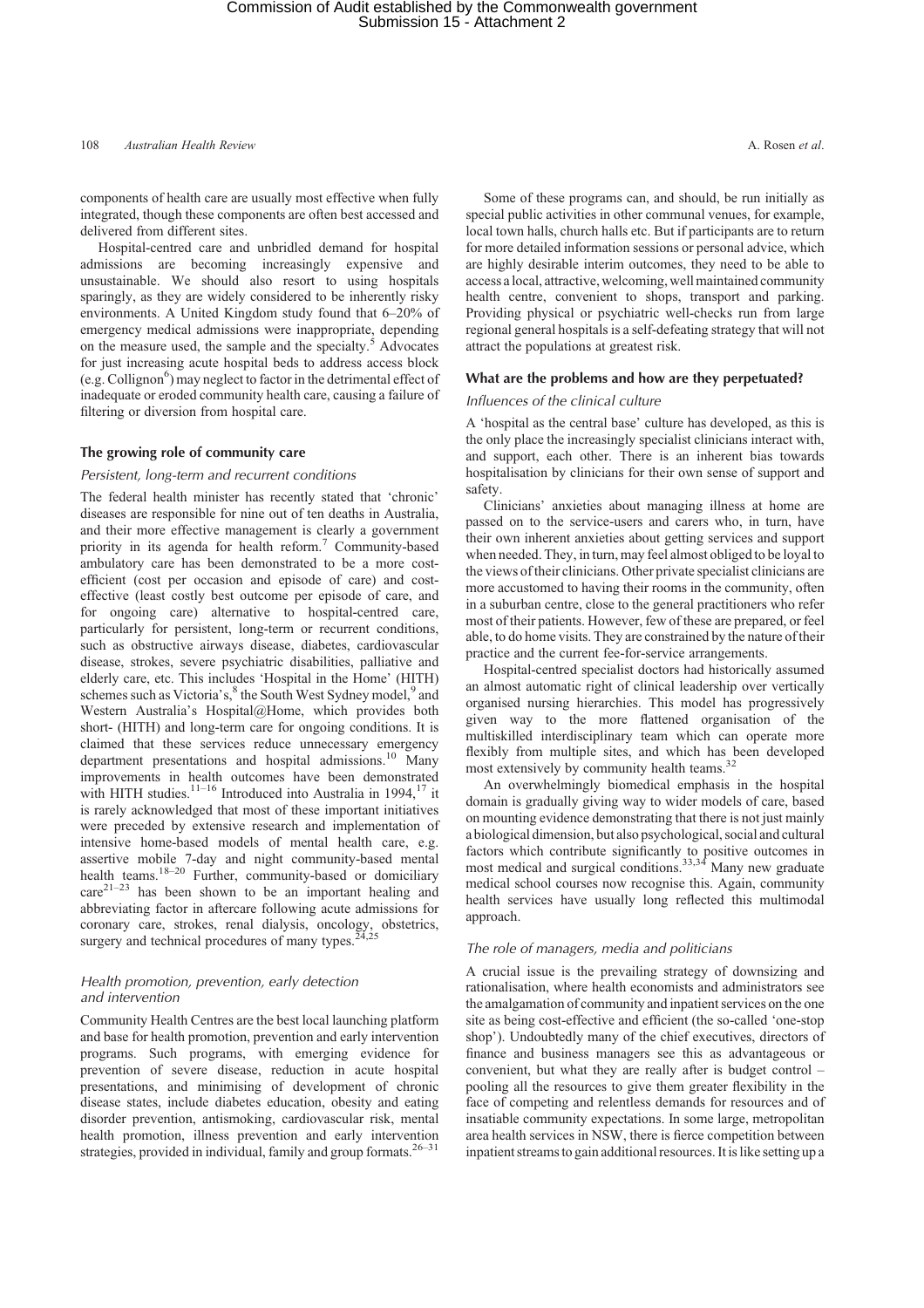de facto internal market. High-technology procedural specialists are not prevented from exceeding their budget allocations, and the shortfall has to be found from disorders, interventions and clinical disciplines that are less glamorous, more stigmatised and lower down the pecking order. This is the gravest danger for community-based services, both general and mental health.

We must also recognise the fact that politicians respond to community pressure, particularly media pressure over hospital waiting lists and technical interventions etc. They then turn up the heat on hospitals to do more and more, but budgets never grow accordingly, partly due to state–federal fiscal imbalance. Some specialists receiving fee-for-service payments in the public system for profitable interventions may have a perverse incentive to publicise waiting lists. Other procedural specialists are well intentioned and not at all short of work, but become genuinely frustrated by the inefficiencies or lack of adequate funding of the public hospitals, which do not allow them to surgically relieve the suffering and disabilities of those who languish on waiting lists in pain for years. At least this situation is brought intermittently to the public's attention. Meanwhile, deficiencies and waiting lists in community health services are largely ignored by the media and, consequently, by politicians and health administrators. So community health, including mental health, budgets become easy prey for cashstrapped administrations which must balance their budgets, but cannot control proceduralists causing budgetary blow-outs.

## *The federal government*'*s part in perpetuating the problem*

The federal government no longer dedicates protected funding to the states for community health services, as it is now pooled with general health grants to the states, so community health services are forced to compete with acute hospital care for funding.

This has been compounded by a longstanding shortfall in federal health funding to the states, prompting regional health administrations to opt to selectively restrict community health expenditure to compensate for the shortfalls in hospital budgets.

Cooperative federalism was eroded severely under the Howard coalition federal government, which adversely affected state health finances and, in turn, community health services.<sup>35</sup> Community health services were being replaced with opportunistic selective centralism, for example, the unilateral 'rescuing' of a regional general hospital in a swinging seat in Tasmania, which further entrenched in the public's mind the value placed on high-technology general hospitals in every locality (J. Richardson, Monash University, interview: Life Matters, on Radio National, 18 August  $2007$ ).<sup>36,37</sup> Politicians and the media often appear to collude with vested interests to convince communities that they all need their local hospitals to provide a full range of high-technology, super-specialist services. Federal intervention could more usefully provide financial

incentives for the preserving, refurbishing and further developing of community-based health facilities in every substantial local population centre.

#### *The state governments*' *roles in perpetuating the problem*

State health administrations find it difficult to resist all the above demands from clinicians, the public, the media and governments to allow acute hospital procedural intervention services to run over budget. They are too easily tempted to take funding from low-profile areas such as community health services and care for long-term conditions, especially since some state health departments transferred the funding of community health services to public hospitals (e.g. NSW Department of Health<sup>38</sup>).

State government finance and assets management strategies distort health investment decisions which should follow health priorities. Rather than prioritising clinical need or evidencedriven strategies, financial imperatives such as 'economies of scale' and influences derived from 'capital charging'<sup>B</sup> theory appear to be important drivers of the state health agendas. These imperatives result in promoting the offering up of community health centres located near shopping and transport hubs as 'surplus properties' for sale and private development, to contribute to the rebuilding of general hospitals.

It is regrettable that just as the health services community is rediscovering the importance of developing community health services as a crucial solution to runaway hospital costs and inefficiencies, some states and areas are still dismantling what is left of devolved community health centres to serve the rebuilding and refurbishing of traditional centralised hospital sites. They will never be able to afford to repurchase such sites in the future.

## **What are the solutions?**

## *Recent best practice benchmarking reports: NHS health care plan for London, and obstacles to Australian health reform*

The current plan by the eminent surgeon Sir Ara Darzi (now Professor Lord Darzi) on the future of the National Health Service (NHS) for London,<sup>39</sup> supported explicitly by Gordon Brown and the British Government, proposes: 150 communitybased polyclinics, collocated with GPs, on local shopping high streets, to provide most health, medical and surgical interventions, with a more preventive focus to replace district hospitals. Many more interventions and occasions of service for follow-up care would occur in the home, by staff from these local polyclinics. 'The days of the district general hospitals seeking to provide all services to a high enough standard are over', stated Darzi. These polyclinics would be backed by a network of highly specialised hospitals, regional trauma centres and academic health science. This plan would entail much more care being

<sup>&</sup>lt;sup>B</sup>Capital charging: the essence of capital charging is that the costs of capital facilities should be rendered explicit. This transparency is intended to introduce new discipline to decisions about the acquisition, use and disposal of publicly financed assets.<sup>79,80</sup> In an environment of contestability between public and private services, there should be equitable accounting for the capital used in providing services and the cost of servicing that capital. This provides a driver for making efficienciesinthe use of land, buildings, and equipment, whichleads to selling off properties which may be designated as surplusto needs. In health administrations which assume the centrality of hospitals to the delivery of health care, this results in the financially penalising of area and local health services for operating from multiple sites, and forcing consolidation to fewer (and inevitably hospital) sites.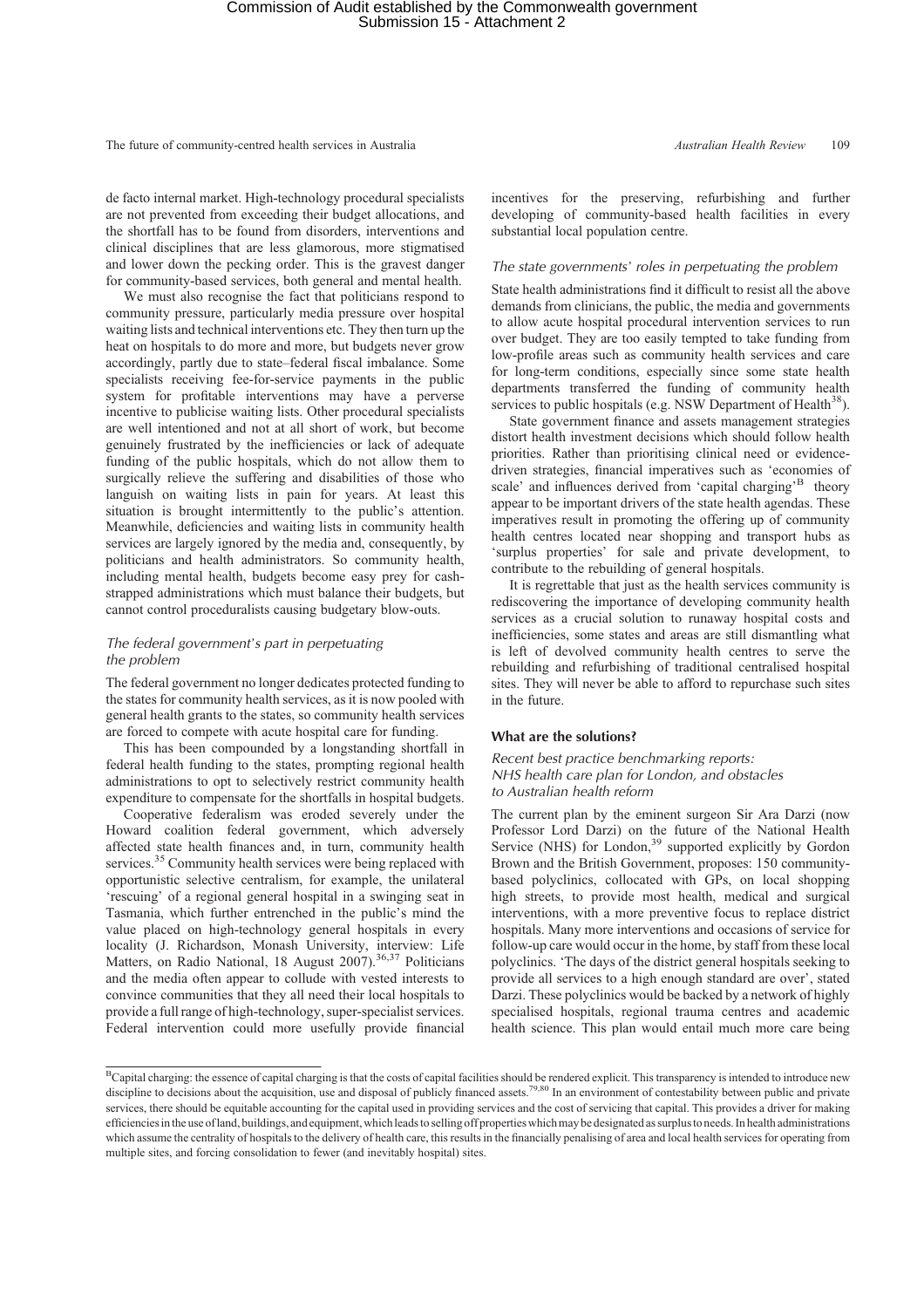delivered in people's homes for many disorders. Darzi's team determined that 97% of outpatient appointments in London still take place in hospitals, many unnecessarily, and estimated that at least 50% of the work currently done in district general hospitals could be devolved to the local level, including much more being delivered from a high street community base into people's homes. Though the catch-cry in his report is 'localise where possible, centralise where necessary', it would be reasonable to argue for research bases for community care as well. Darzi<sup>40</sup> has since published his final report on the future vision for the NHS as a whole, entitled 'High Quality Care For All', which follows a similar trajectory. Critiques of this strategy so far have concentrated on questionable proposals to fund some of these polyclinics through involvement of the corporate private sector (G. Thornicroft, pers. comm., 2009).

A report on obstacles to Australian health reform by John Menadue $41$  concluded in similar terms. That is, that we have a sickness model, not a wellness model; that the system is providerdriven, not client- or community-driven; that politicians only respond to vested professional interests, so we don't properly fund the Australian communities' top priorities of mental health, Indigenous health and physical risk factor prevention; and that we have too many hospitals when we need these health resources out in the community. In an interview, $4<sup>2</sup>$  Stephen Leeder stated that you did not have to be a brilliant economist to make a few rational suggestions about how to invest the (Australian) health dollar – for example, the value in preventing people from being admitted to hospital by providing adequate community care.

An NHS Modernisation Agency Report<sup>43</sup> recommending '10 High Impact Changes to effect Service Improvement', include providing necessary interventions and follow-up in more appropriate care settings, for example, making day surgery the norm for elective surgery, and providing case management, coordinating community health and social care, for persistent or long-term conditions.

A Scottish Government Executive Report<sup>44</sup> calls for the placing of most previously hospital-based specialist psychiatrists with interdisciplinary teams in combined primary care and community health centres, with regular in-reach to local hospitals. This is now being implemented widely.

A European Observatory Report on Reducing Acute Hospital Beds<sup>45</sup> reviewed evidence that acute bed reductions can occur without adversely affecting access to acute hospitalisation when required, if carefully planned with adequate provision of, and sustained investment in, ambulatory or communitybased alternative facilities and services. It found that the effects of ageing populations in Western countries on acute bed usage are minimal, as the need for acute care is not related so much to age as to the resources required in the year that you die.

Evidence-based global health initiatives for both developing and developed countries are now encouraging a shift of focus from hospital-centred and institutional care to community-based care (e.g. Lancet Global Mental Health Group<sup>46</sup>), with closer linkage to primary health care.

## *Technical advances favour community care*

The rebuilding of large hospitals has mostly been because of the new technologies – they have not been adding many extra beds,

and, in fact, the bed-base in hospitals shrank until recently. However, information, investigation and communication technologies are rapidly making such hospital-centricity less relevant. These technologies will allow greater monitoring and intervention in the home, that will align with the increasing use of much less invasive medical, surgical and investigative techniques (including imaging).

Advances increasing connectivity and portability of medical and information technologies, are making community-based monitoring and interventions even more viable alternatives to many hospital-based investigations and interventions. Technology is providing the levers to divert clinical care back to the community, while the return to the community as the centre of gravity of health care is a natural trajectory, as community tenure aids recovery, in both scientific and cultural terms.<sup>33</sup>

#### *The lessons from mental health services*

The United Nations General Assembly Principles for the Protection of Persons with Mental Illness and for the Improvement of Mental Health Care<sup>47</sup> state repeatedly that facilities for care, support, treatment and rehabilitation 'should as far as possible, be provided in the community in which they live', and that hospital-based care should only occur when such community facilities are not yet available.

For more than 40 years, mental health services have explored, implemented and rigorously studied the practicality of community bases for developing teamwork between disciplines, psychiatrists, GPs, and other care partners, and making the home the centre of care, with the hospital as a place visited for short-stay interventions or acute risk management. Since the late 1960s, several waves of randomised-controlled trials have firmly established the superiority of 24-hour mobile community-based mental health care and aftercare,  $18,48$  and have been replicated convincingly in Australia.<sup>19</sup> Twenty-four hour consistent availability of services in the community has created the confidence that has prevented admissions to hospital and shortened length of stay.<sup>19,49,50</sup> Thus, with long-term fluctuating mental illnesses, only around 3% of the patients of the public sector mental health services are in 24-hour-nursed beds.<sup>51,52</sup> So public psychiatric clientele in treatment for persistent disorders are more than 32 times more community-based than hospitalbased. Therefore, it is inevitable that any erosion of community mental health resourcing will have a multiplier effect on presentations to emergency departments and inpatient facilities. These community mental health filters, ordinarily only admit high-risk presentationsto hospital care, and facilitate carein more appropriate home environments. Dismantling these filters may partially explain the increase in hospital presentations. Another factor, clearly, has been the growth in acuity due to comorbidity of substance abuse with mental illness, particularly in young adult males.<sup>51</sup>

To foster convenient access, community hubs need to be close to major shopping centres, public transport and parking. Mental health services are more likely to do home visits when community based, while they are more likely to become sedentary and focused on hospital priorities if based on hospital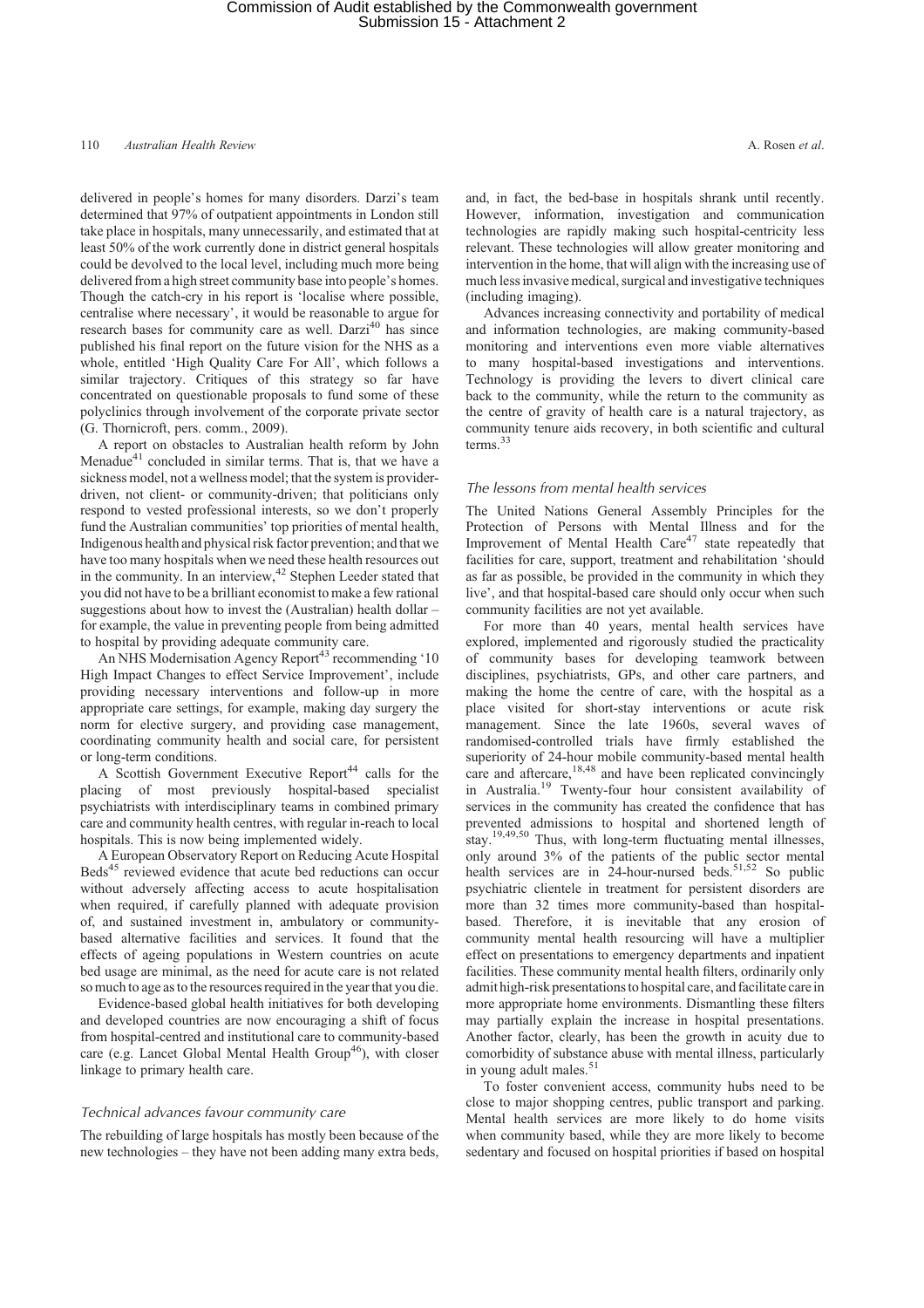sites, and may revert to resembling traditional outpatient departments. Other management decisions impact on hastening this service regression, for example, hospital administrations which take away mental health vehicles, or pool them with other departments, or relocate them into remote compounds or multi-storey carparks, so that community mental health workers cannot access them easily and urgently.

Mental health services will need to continue to develop consultation–liaison services to emergency departments, and all medical and surgical specialty units, as well as managing psychiatric inpatient units. However, the present growing demand for mental health inpatient beds could be effectively filtered by consistently placing in every catchment coherent, evidence-based, 24-hour mobile community assessment and acute care teams, community respite accommodation, mental health supported residential facilities, mobile assertive case management teams and rigorously organised GP shared care.<sup>20,50,53</sup> Evidence provided to the 'Not for Service' Inquiry<sup>54</sup> and the Australian Senate Select Committee Inquiry on Mental Health<sup>55</sup> indicated that even in states like Victoria, where crisis services had previously been most comprehensively implemented, psychiatric assessment services have since been concentrated in emergency departments. Consequently, there has been an increasing tendency to direct new referrals 'into these stressed environments, even during normal hours', where waiting times can be long, and service users find it difficult to contain their distress without disturbing others and often feel they must escalate life crises into life-threatening emergencies to be seen within living memory.

The evidence base for community versus hospital location of community mental health teams is limited, yet there is a consistent trend: while there is both direct and indirect evidence that community location and mobility generates better outcomes,  $19,48-50,56,57$  no rigorous research study whatsoever favours locating community mental health services on hospital sites. Insistence by some state governments that the location of community mental health services in hospitals makes no difference to their quality, relies largely on anecdotal accounts from hospital-based managers and clinicians who presided over their retraction. There is also evidence from an award-winning Australian study that hospital-based presentations are more than three times more likely to be admitted than community presentations.<sup>58</sup> After controlling for clinical and functional severity, site of assessment accounted for most of this difference. An earlier study indicated that the closer individuals with a psychiatric episode live, or the more they present, to a hospital with a psychiatric admission unit, the more likely they are to be admitted.

Despite this growing evidence base, some state and territory health administrations (with notable exceptions, e.g. Australian Capital Territory) are continuing to preside over the dismantling or demobilising of 24-hour mobile crisis teams and Assertive Community Treatment teams,<sup>50,60</sup> formerly operating well from community health sites, as they are expected to work more from emergency departments. Most jurisdictions are also making inadequate provision for community-based supervised residential facilities,  $52$  including 24-hour supervised community respite care. A principal bipartisan recommendation of the Senate Inquiry<sup>55</sup> was that from additional CoAG funding,

a 'Better Mental Health in the Community' initiative should be established, 'comprising a large number of communitybased mental health centres, the distribution primarily determined on the basis of populations and their needs. (Assuming populations of around 60 000, this would represent 300 to 400 community based mental health centres nationwide' to be rolled out over 4–5 years). They further recommended the establishment of community respite with step up and step down accommodation options in conjunction with the federal government Better Mental Health in the Community program.

However, the CoAG enhancements were subsequently directed only to ancillary care (e.g. non-professional personal helpers and mentors), to be delivered by non-government organisations, and to Medicare Benefits Schedule (MBS) payments for allied professionals, without any real attempt at coordination, rational placement, collaborative planning or integration with public mental health services. There are insufficient incentives for teamwork between Medicare-funded and state-funded clinicians, and the relevant section of the Medicare legislation that inhibits crossovers between such services should be repealed. While generally these initiatives have been welcomed, they potentially repeat the mistakes of previous MBS fee-for-service arrangements of high outof-pocket expenses, maldistribution of service providers favouring wealthy urban areas, serving less disabled clientele, and proliferation of individual provider-based treatments rather than collaborative care.  $61,62$ 

## *Primary health care initiatives*

In proposing broad changes to the health system, the current and potential roles of primary health care in service delivery should also be considered. Keleher<sup>63</sup> distinguishes primary (clinical) care drawn predominantly from a biomedical model, from primary health care which provides a more comprehensive system response to health promotion, disease prevention and addressing disorders by also ameliorating social disadvantage and inequities via community participation and collaboration. She warns that as the former model eclipses, is given some of the resources of, and borrows the language of, the latter, it represents a more narrow, clinical and conservative policy takeover. Detailed analysis of primary health care changes is beyond the scope of this paper, but several trends should be noted briefly.

The Rudd federal government GP Super Clinic initiative $64,65$ is providing AU\$223 million over 4 years to establish new facilities within local communities, bringing together GPs, practice nurses, allied professionals, visiting medical specialists, and diagnostic services, and allowing for collocated community health, mental health and counselling services funded by state and territory governments. This initiative is broadly consistent with the other solutions suggested here, but this initiative will only fund 31 centres nationwide until 2012, some of which may be hospital based. Consequently it is likely to only provide a limited remedy to, and in some cases an exacerbation of, prevailing trends towards the retraction of community health services to hospital sites. Early indications are that these centres will work better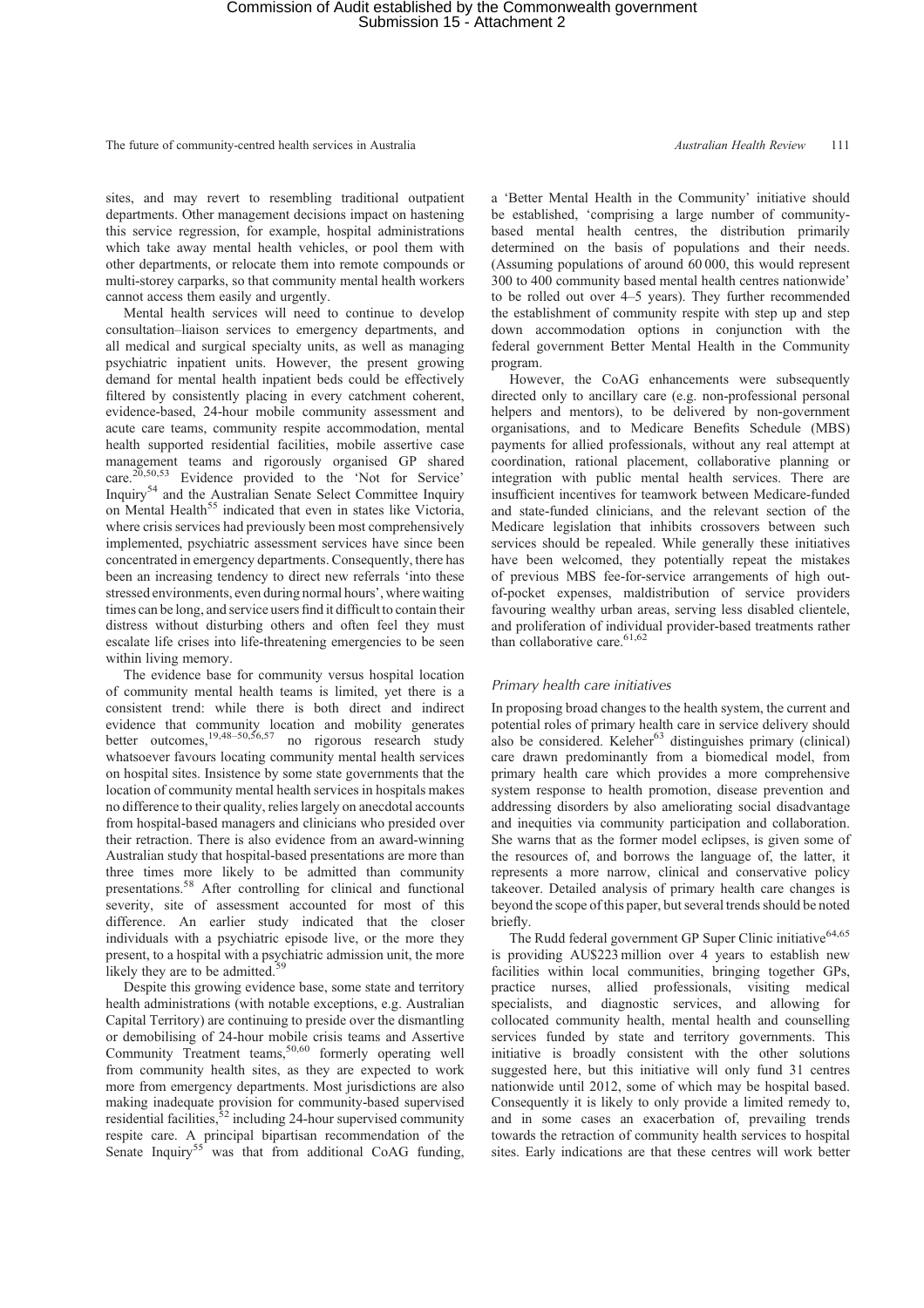where the local GP network is highly involved in planning and operating the centre, and where GPs have become more attuned to blended payments.

In South Australia, several 'GP Plus' Care Centres are being established in population nodes. They comprise outposts of many community health services, which are intended to 'complement services offered by GPs', though they will usually not include GPs on site. $66,67$  In a service agreement with SA Department of Health, GP Divisions are required to commit to collaborate with the implementation of 'GP Plus' Health Networks.

The corresponding NSW initiative 'Health*One*'<sup>68,69</sup>, integrating care provided by general practice and community health services, may be more suited to rural or outer suburban areas, but may suffer from difficulty in attracting or consistently retaining GPs, at least to some of its more urban centres.<sup>C</sup> Both in NSW, the NT and elsewhere, there is some concern from GP networks that these Super Clinics may pose a threat to existing practices<sup>70</sup> and may not provide adequate remuneration to attract and retain enough GPs.

The essentially bipartisan federal government 'Headspace' initiative, providing early detection and intervention for mental health conditions in the context of a 'one-stop shop' youth health centre – containing GP services and offering general and sexual health, drug and alcohol, and human services – is also highly compatible with contemporary developments in communitybased health care models. Twenty such centres have been funded so far.  $71-73$ 

The CoAG-funded practice nurses and 'Better Access' fee for service arrangements for allied professionals (see preceding section) provide the opportunity to build informal interdisciplinary teams around GPs, which would be very useful, for example, to divert milder, higher prevalence psychiatric disorders from public mental health services, but there is no funding or provision for appropriate coordination of these services or triage between these and public services. In the present workforce market for interdisciplinary professionals, these initiatives inevitably will compete for already scarce staffing with the public sector.

Primary Mental Health Care networks are contributing to better support and training for GPs for early detection and management of mental health conditions, as the 'Can-Do' initiative also offers for managing mental health and substance use dual disordersin general practice (Australian General Practice Network, see www.agpn.com.au).

## **Limitations of the evidence**

Gaps in the evidence base include the lack of sophisticated population-based data systems on health care facility utilisation in many countries, with exceptions (e.g. Canada, UK), and the difficulty in quantifying the impact of bed reductions on the burden borne by patients' families and other care givers.<sup>45</sup> However, this has been better studied in mental health care, where comprehensive 24-hour mobile communitybased alternative care has been demonstrated to lower family burden, and increase families' satisfaction with care (e.g. Hoult et al.<sup>19</sup>). While control studies clearly favour community-sited psychiatric services, they mainly dezzmonstrate better quality of life outcomes (e.g. consumer satisfaction and family burden) and intervening variable results (e.g. willingness to make return visits, decreased referrals to hospital and staying in touch longer with services) (e.g. Kastrup *et al.*<sup>74</sup>). Though most clinical outcome studies also favour community- over hospital-based mental health services, with most mobile crisis and assertive teams subjected to randomised-controlled trials being mainly based squarely in the community, $2^{1,49,50,54}$  community location is only one among a suite of variables possibly contributing to the better outcomes.

## **Conclusion**

## *What needs to be done?*

The balance between hospital and community health care needs reconceptualising into a new paradigm. This replaces the hospital centrality of public health care services, which provides only secondary outreach to the community to a limited extent, with a shift to community-centred services becoming the predominant public health care modality, with in-reach to hospitals only when necessary.

Hospital-based Care Navigation Units, which have been conceived to divert non-urgent, non-life-threatening clinical presentations from general hospital emergency departments, will only partially address the issue of focus of care. Perverse incentives prevail in the health system, which will continue to encourage growth in unnecessary emergency department presentations, unless the entire system of health care and its funding basis are restructured.

The current emphasis in benchmarking and budgeting, on reducing the average bed-day usage for all conditions, and abbreviating or avoiding hospital admissions is laudable, but it will only reach maximum benefit if community health services on

CCase example. A recently approved emasculated version of a 'Health*One*' integrated primary health care community health clinic at Chatswood in urban NSW, invited GP's to co-locatein a few rooms of a small community 'spoke' or'outpost' centre which can be booked for sessions interchangeably by visiting community health workers. They are to be otherwise firmly based at a 'hub' which comprises a 9 storey 'community precinct', some kilometres away on a major general hospital site, 13 minutes walking distance from access to their community health cars. It appears unlikely to provide comprehensive service coverage, nor a critical mass of staff to sustain a viable community health service, nor a viable referral base for GPs. The Local GP Network rejected this diluted version of what otherwise could have been a sound primary and community healthcare delivery model, but only if most aspects of community health had continued to be squarely based at the Chatswood community site. This outpost centre, now being built, may be only being placed in Chatswood gesturally to 'end community speculation'(according to the Ministerial press release) concerning the shifting of a formerly large community health centre from this major shopping area onto the more distant hospital site. This will then enable NSW Health to sell most of this valuable community site to contribute to the rebuilding of the hospital. The new centre is likely to become a white elephant. The devolved community health polyclinics, proposed by Darzi for the NHS in London, in high streets near the main shops and transport interchanges, with substantial and stable staffing, or similar integrated primary and community health centres in Portugal, would be much more likely to attract a critical mass of GPs in shared or adjacent premises.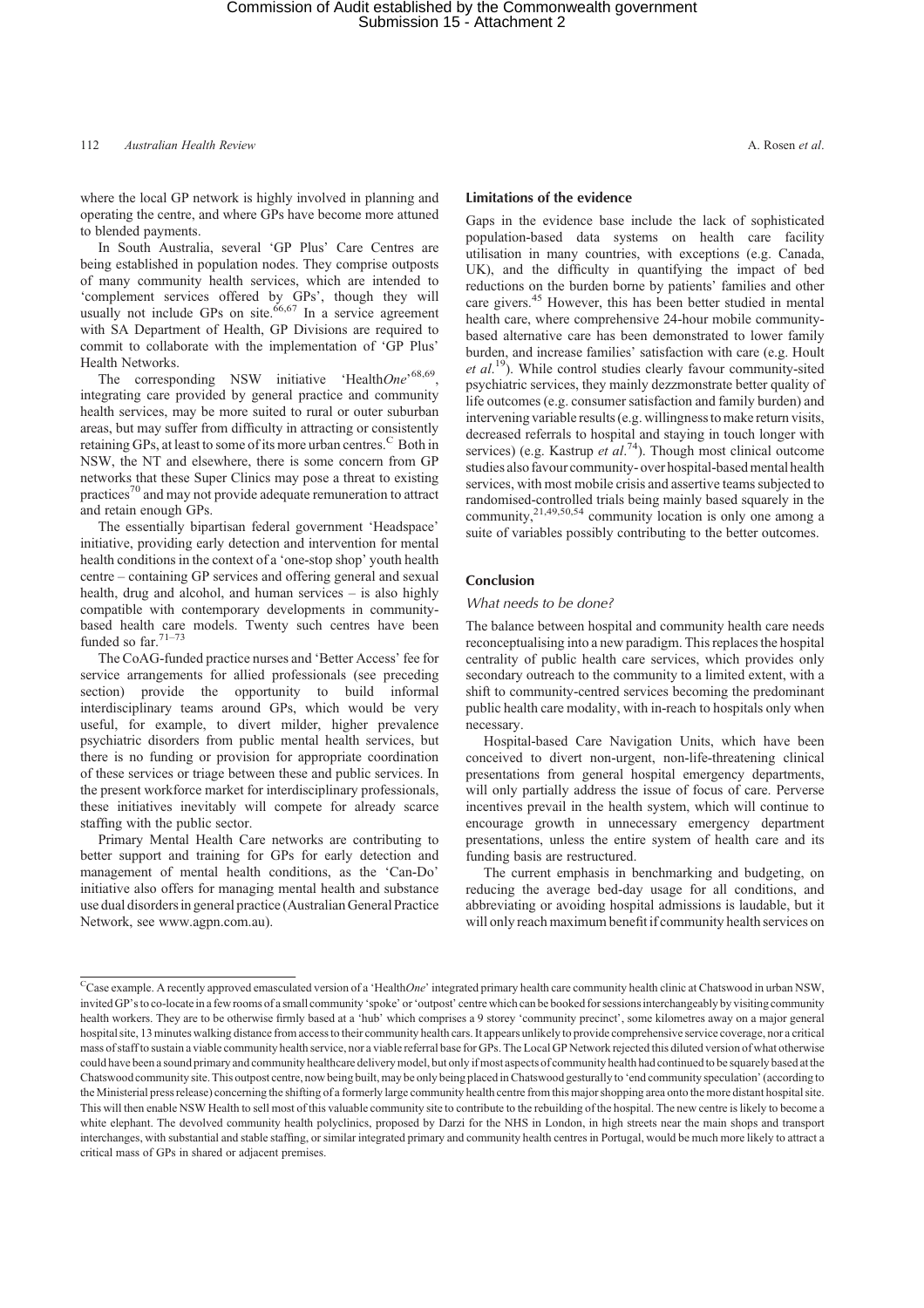the way into hospital, on the way out, and instead of hospital care are given the investment they need to effectively do their job.

We should reconsider the planned rebuilding of large general hospitals and the consolidation of community health services on hospital sites – this model is outmoded, comparatively ineffective and economically unsustainable.

Community-centred health services should be reconceptualised as the key to effective and affordable health care, retained, refurbished and rebuilt to provide easily accessible, low-key, welcoming and contemporary facilities, near, or in, local shopping and transport hubs. They should be closely linked to, and co-located where possible, with primary care centres, and functionally integrated with corresponding hospital inpatient services.

State governments should ensure that community health services are devolved again to local facilities in the mingling centre of their communities.

The current federal government has already flagged its intention to gradually restore its share of health service funding to parity with the states, and has made its first downpayments towards this. It should raise its contribution to health resourcing further via Australian Health Care Agreement arrangements and other means, including allowing statedirected services to access other Commonwealth funding streams, to further foster cooperative federalism. It should either implement the long-anticipated recommendations of the National Health and Hospitals Reform Commission  $(NHHRC)^{75,76}$  to take over responsibility for all primary and community health services, and then reintegrate the system by contracting hospital services as needed, or ensure formal agreement with all states to channel a much larger proportion of such enhancements to community-based alternatives to hospital-centred care. The relevant principal recommendations of the Senate Select Committee Inquiry on Mental Health should be implemented in full, with CoAG funding.

Governments should systematically implement the approach of the AHHA/TheMHS/PWC Roundtable report,<sup>77</sup> endorsed by the Interim Report of the NHHRC,<sup>78</sup> of shifting the centre of gravity of health services to community sites, and in-reaching to hospitals only as necessary, rather than persisting with hospitalbased services with occasional outreach only when convenient.

Federal, state and territory governments together should provide substantial finance to provide for the capital, leasing and refurbishment costs involved, the well trained workforce and staffing levels required to do the job properly of resetting the balance towards, and redeveloping, community-based health services. This is likely to be much more cost-effective than just meeting never-ending demands for more hospital beds.

## **Competing interests**

The authors declare that they have no competing interests.

#### **Acknowledgements**

We thank Richard Nafa, Anne Streeter, Julie McGarrity, Zacha Rosen and Vivienne Miller for assistance with preparing this paper, and Prue Power, Dr William Barclay, Professors Kathy Eagar and David Richmond for most helpful comments on the text.

## **References**

- 1 Owen A, Thompson C, Samsa P, Grootmaat P, Fildes D, Eagar K. Community Health: the evidence base. A report for the NSW Community Health Review. Wollongong: University of Wollongong, Centre for Health Service Development, 2008.
- 2 New South Wales Health. Integrated Primary and Community Health Policy 2007–2012. NSW Department of Health: Sydney, 2006.
- 3 Duckett SJ. The Australian health care system: reform, repair or replace? *Aust Health Rev* 2008; 32(2): 322–9.
- 4 Rix M, Owen A, Eagar K. (Re) form with substance? Restructuring and governance in the Australian health system 2004/05. *Aust N Z Health Policy* 2005; 2(19): 1–8.
- 5 Purdy S, Griffin T. Reducing hospital admissions. Guidance should be evidence based and take a holistic view of patient care. *BMJ* 2008; 336: 4–5. doi:10.1136/bmj.39394.402465.BE
- 6 Collignon P. We have 38% fewer hospital beds than in 1981: it's a scandal. 20 July 2009. Available at www.crikey.com.au [verified 1 March 2010].
- Roxon N. 'A case for change' in the Australian Health System. Canberra: National Press Club. 13 August 2008.
- 8 Victoria's Hospital in the Home Program. Melbourne: Department of Human Services, 2003. Available at www.health.vic.gov.au/ archive2003 [verified 1 March 2010].
- Wilson SF, Shorten B, Marks R. Costing the ambulatory episode: implications of total or partial substitution of hospital care. *Aust Health Rev* 2005; 29(3): 360–5.
- 10 Government of Western Australia, Department of Health. Healthy@Home: Hospital in the home, chronic disease service. Available at http://www.health.wa.gov.au/healthyathome/hith/index. cfm [verified 1 March 2010].
- 11 Caplan G, Ward J, Brennan N, Board N, Coconis J, Brown A. Hospital in the home: a randomised controlled trial. *Med J Aust* 1999; 170: 156–60.
- 12 Caplan GA, Coconis J, Sayers A, Board N. Does home treatment affect delirium? A randomised controlled trial of rehabilitation of elderly and care at home or usual treatment (The REACH OUT Trial). *Age Ageing* 2006; 35: 53–60. doi:10.1093/ageing/afi206
- 13 Caplan GA. Does Hospital in the Home treatment prevent delirium? *Ageing Health* 2008; 4(1): 69–74. doi:10.2217/1745509X.4.1.69
- 14 Leff B, Burton L, Mader S, Naughton B, Burl J, Inouye SK, *et al*. Hospital at home: feasibility and outcomes of a program to provide hospital-level care at home for acutely ill older patients. *Ann Intern Med* 2005; 143: 798–808.
- 15 Garling P. Final Report of the Special Commission of Inquiry: Acute Care Services in NSW Public Hospitals. Sydney: NSW Government, 2008.
- 16 Board N, Brennan N, Caplan G. A randomised controlled trial of the costs of hospital as compared with hospital in the home for acute medical patients. *Aust N Z J Public Health* 2000; 24: 305–11. doi:10.1111/j.1467-842X.2000.tb01573.x
- 17 Tran A, Taylor D. Medical model for hospital in the home: effects on patient management *Aust Health Rev* 2009; 33(3): 494–501.
- 18 Stein LI, Test MA. Training in community psychiatry: one year evaluation. *Am J Psychiatry* 1976; 133: 917–8.
- 19 Hoult J, Rosen A, Reynolds I. Community oriented treatment compared with psychiatric hospital orientated treatment. *Soc Sci Med* 1984; 18(11): 1005–10. doi:10.1016/0277-9536(84)90272-7
- 20 Rosen A, Mueser KT, Teeson M. Assertive community treatment issues from scientific and clinical literature with implications for practice. *J Rehabil Res Dev* 2007; 44(6): 813–25. doi:10.1682/JRRD.2006.09. 0110
- 21 Dykes S, Patton M, Tinling P. Community treatment: an alternative to hospitalization. *Commun Mental Health N Z* 1990; 5(2): 64–76.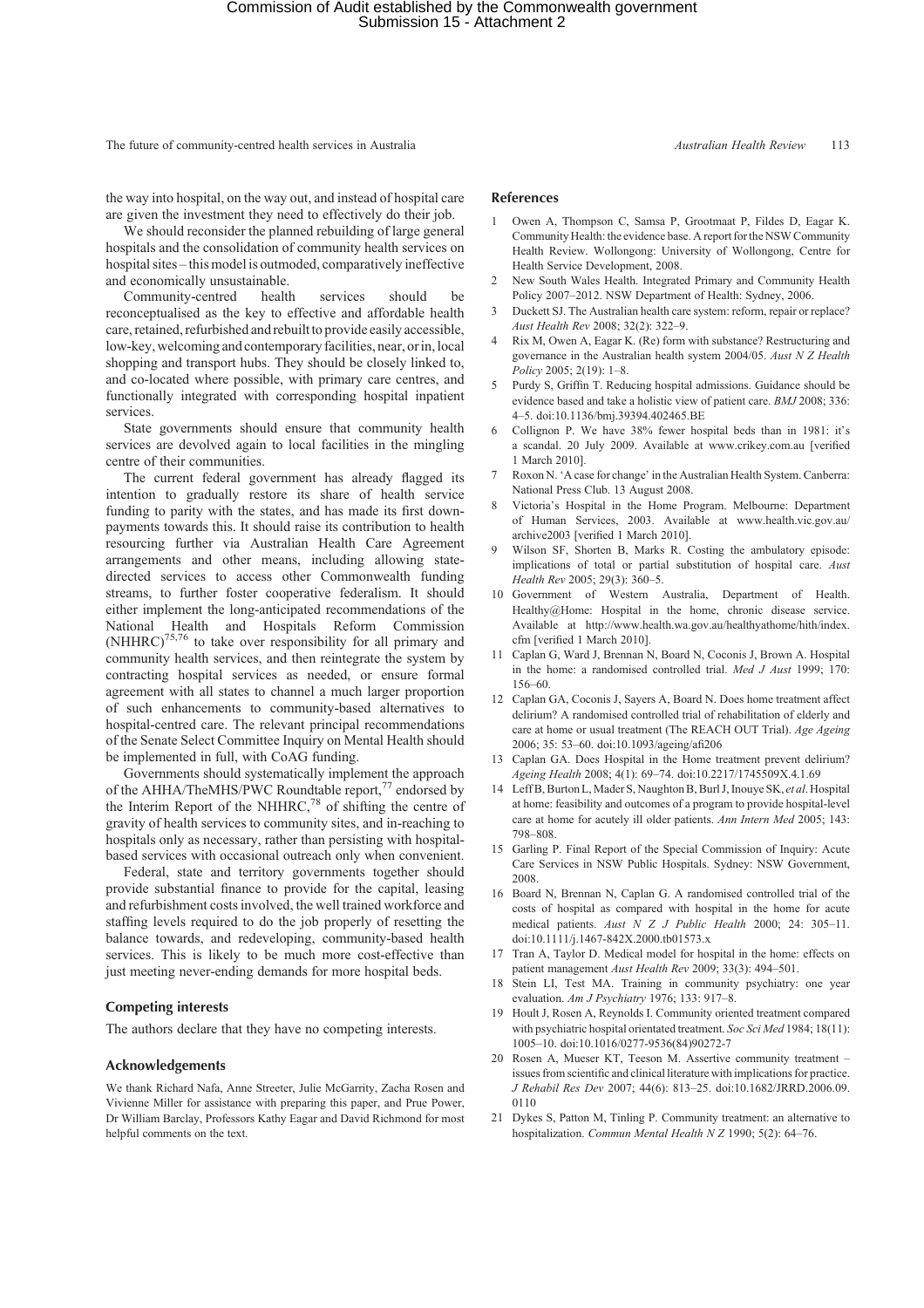# Commission of Audit established by the Commonwealth government Submission 15 - Attachment 2

## 114 *Australian Health Review* A. Rosen *et al*.

- 22 Gómez-Batiste X, Tuca A, Corrales E, Porta-Sales J, Amor M, Espinosa J, *et al*. Resource consumption and costs of palliative care services in Spain: a multicenter prospective study. *J Pain Symptom Manage* 2006; 31(6): 522–32. doi:10.1016/j.jpainsymman.2005.11.015
- 23 Leff B, Burton L, Guido S, Greenough WB, Steinwachs D, Burton JR. Home Hospital Program: a pilot study. *J Am Geriatr Soc* 1999; 47(6): 697–702.
- 24 Harris R, Ashton T, Broad J, Connolly G, Richmond D. The effectiveness, acceptability and costs of a hospital-at-home service compared with acute hospital care: a randomized controlled trial. *J Health Serv Res Policy* 2005; 10(3): 158–66. doi:10.1258/135581905 4338988
- 25 Larsen T, Olsen TS, Sorensen J. Early home-supported discharge of stroke patients. A health technology assessment. *Int J Technol Assess Health Care* 2006; 22(3): 313–20. doi:10.1017/S0266462306051208
- 26 Thompson JR, Horton C, Flores C. Advancing diabetes self-management in the Mexican American population: a community health worker model in a primary care setting. *Diabetes Educ* 2007; 33: 159S–65S. doi:10.1177/0145721707304077Suppl. 6
- 27 Liebman J, Heffernan D, Sarvela P. Establishing diabetes selfmanagement in a community health center serving low-income Latinos. *Diabetes Educ* 2007; 33(Suppl. 6): 132S–8S. doi:10.1177/ 0145721707304075
- 28 Jilcott SB, Keyserling TC, Samuel-Hodge CD, Rosamond W, Garcia B, Will JC, Farris RP, Ammerman AS. Linking clinical care to community resources for cardiovascular disease prevention: The North Carolina Enhanced WISEWOMAN project. *J Womens Health* 2006; 15(5): 569–83. doi:10.1089/jwh.2006.15.569
- 29 Chatterjee N, Blakely DE, Barton C. Perspectives on obesity and barriers to control from workers at a community centre serving low-income Hispanic children and families. *J Community Health Nurs* 2005; 22(1): 23–36. doi:10.1207/s15327655jchn2201\_3
- 30 Pbert L, Ockene JK, Zapka J, Ma Y, Goins K, Oncken C. A community health center smoking-cessation intervention for pregnant and postpartum women. *Am J Prev Med* 2004; 26(5): 377–85. doi:10.1016/ j.amepre.2004.02.010
- 31 Walker EA, Engel SS, Zybert PA. Dissemination of diabetes care guidelines: lessons learned from community health centers. *Diabetes Educ* 2001; 27(1): 101–10. doi:10.1177/014572170102700112
- 32 Rosen A, Callaly T. Interdisciplinary teamwork and leadership.*Australas Psychiatry* 2005; 13(3): 234–40.
- 33 Rosen A. Destigmatizing day-to-day practices: what developed countries can learn from developing countries. *World Psychiatry* 2006; 5(1): 21–4.
- 34 Rosen A. The community psychiatrist of the future.*Curr Opin Psychiatry* 2006; 19(4): 380–8. doi:10.1097/01.yco.0000228758.18109.22
- 35 Twomey A, Withers G. Australia's federal future: delivering growth and prosperity. Federal Paper 1. Canberra: The Council for the Australian Federation, 2007.
- 36 Epstein T, Lynch A. Selective centralism no answer to federal problems. *Sydney Morning Herald*, 3 August 2007; 15.
- 37 Hartcher P. Fiddling at the margins and more to come. *Sydney Morning Herald*, 4–5 August 2007; 25.
- 38 New South Wales Department of Health. Health Administration Act, Clause 2 (1), Schedule 3.
- 39 Darzi A. Future framework for healthcare for London. London Strategic Health Authority and the National Health Service UK, July 2007.
- 40 Darzi A. High quality care for all, and our vision for primary and community care. Department of Health and National Health Service, UK, August 2008. Available at www.dh.gov.uk/en/Healthcare/ OurNHSourfuture/index.htm [verified 1 March 2010].
- 41 Menadue J. Obstacles to health reform. Sydney: Centre for Policy Development, 31 July 2007. Available at http:/cpd.org.au/article/ obstacles-to-health-reform [verified 1 March 2010].
- 42 Coultan M. Politicians must change 'cheaper sandwiches' attitude. *Sydney Morning Herald*, 5 March 2008.
- 43 National Health Service (NHS) Modernization Agency. 10 high impact changes for service improvement and delivery: a guide for NHS leaders. Leicester: National Health Service, 2004.
- 44 Scottish Government Executive & Royal College of Psychiatrists in Scotland. New ways of working for psychiatrists: Scottish Report. Edinburgh: 2007.
- 45 McKee M. Reducing hospital beds: what are the lessons to be learned? European Observatory on Health Systems and Policies, Policy Brief No. 6. Copenhagen: WHO Regional Office for Europe, 2004.
- 46 Lancet Global Mental Health Group. Scale up services for mental disorders: a call for action. Global Mental Health Series 6. *Lancet* 2007; 370: 1241–52. doi:10.1016/S0140-6736(07)61242-2
- 47 United Nations General Assembly. Principles for the protection of persons with mental illness and for the improvement of mental health care. New York: United Nations Organization, Resolution 119, 46th session, Meeting 75, Report: A/46/721. 17 December 1991.
- 48 Stein LI, Test MA. Alternative to mental hospital treatment: 1 Conceptual model, treatment program and clinical evaluation. *Arch Gen Psychiatry* 1980; 37: 392–7.
- 49 Geller J, Fisher W, McDermit M. A national survey of mobile crisis services and their evaluation. *J Psychiatr Serv* 1995; 46(9): 893–7.
- 50 Rosen A, Newton L, Barfoot K. Evidence-based community alternatives to institutional psychiatric care. *Med Today* 2003; 4(9): 90–5.
- 51 Gurr R. Drugs and Australasian Government policies have created a crisis in public mental health services. Canberra: Senate Select Committee on Mental Health, Proceedings, 2005; 893–7. [Submission representing Comprehensive Area Service Psychiatrists' (CASP) Network]. Available at http://www.aph.gov.au/Senate/committee/mentalhealth\_ ctte/submissions/sub108\_attach1.pdf [verified 4 March 2010].
- Andrews G. The crisis in mental health: the chariot needs one horseman *Med J Aust* 2005; 182: 372–3. [editorial].
- 53 Rosen A, TeessonM. Does case management work? The evidence and the abuse of evidence-based medicine. *Aust N Z J Psychiatry* 2001; 35: 731–46. doi:10.1046/j.1440-1614.2001.00956.x
- 54 Mental Health Council of Australia. Brain & Mind Institute, University of Sydney, & Human Rights & Equal Opportunity Commission. 'Not for Service': experiences of injustice & despair in mental health care in Australia. Canberra: Mental Health Council of Australia, 2005.
- 55 Department of the Senate. Parliament of Australia. Senate Select Committee on Mental Health Inquiry. Interim Report 30 March. Final Report 28 April. Canberra: Commonwealth of Australia, 2006.
- 56 Murray G, Judd F, Jackson H. Rurality and mental health: the role of accessibility. *Aust N Z J Psychiatry* 2004; 38: 629–34.
- 57 Kent S, Fogarty M, Yellowlees P. A review of heavy users of psychiatric services. *Psychiatr Serv* 1995; 46(12): 1247–53.
- 58 Hugo M, Smout M, Bannister J. A comparison in hospitalization rates between a community-based emergency service and a hospital-based emergency service. *Aust N Z J Psychiatry* 2002; 36(4): 504–8. doi:10.1046/j.1440-1614.2002.01042.x
- 59 Mellsop GW. The effect of distance in determining hospital admission rates. *Med J Aust* 1969; 2: 814–7.
- 60 Rosen A. Australia's national mental health strategy in historical perspective: beyond the frontier. *International Psychiatry* 2006; 3(4):  $19 - 21$
- 61 Hickie IB, McGorry PD. Increased access to evidence-based primary mental health care: will the implementation match the rhetoric? *Med J Aust* 2007; 187: 100–3.
- 62 Senate Standing Committee on Community Affairs. Mental health services in Australia. Canberra: Department of the Senate, Parliament of Australia, Commonwealth of Australia, June 2008.